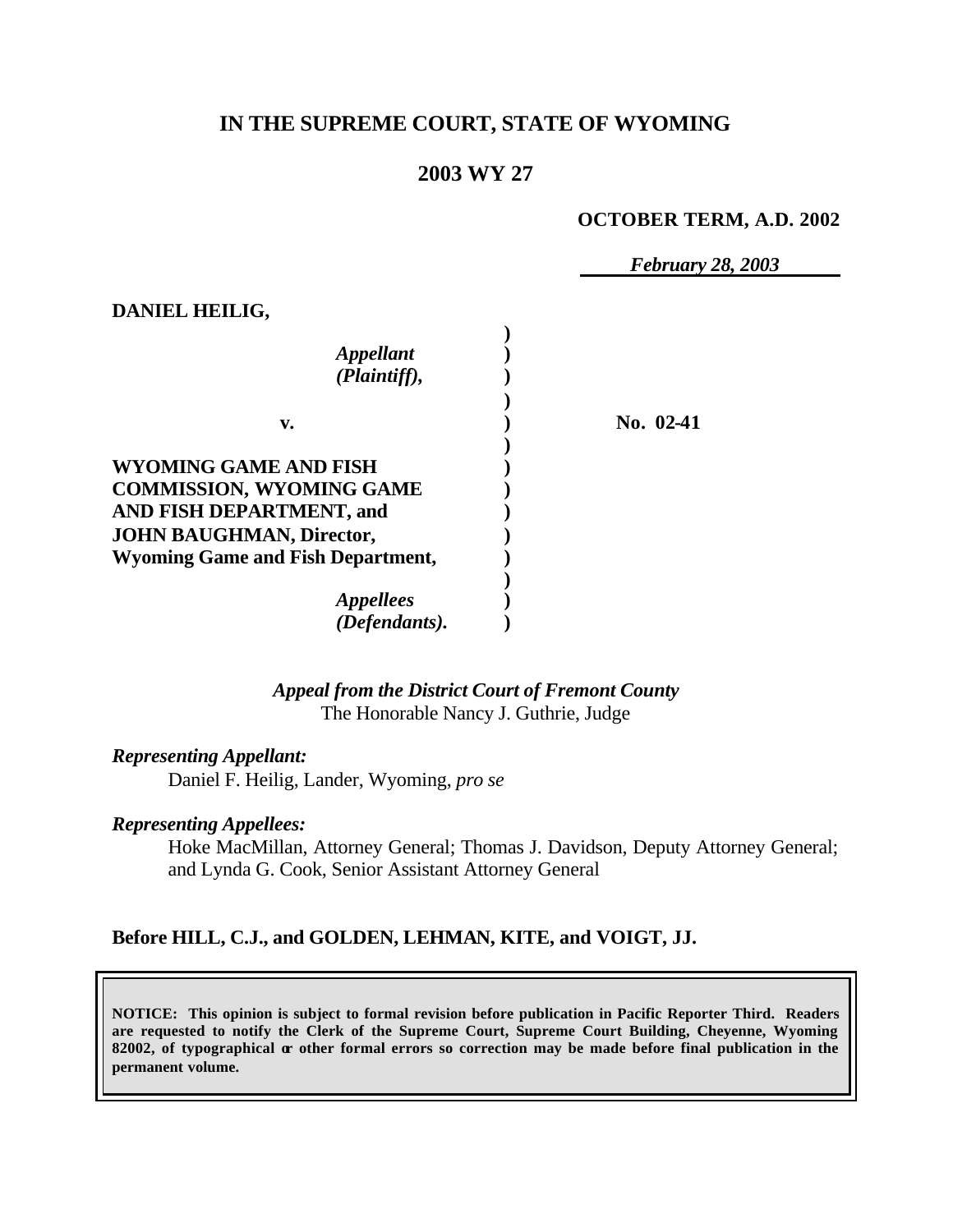KITE, Justice.

[¶1] Daniel Heilig, an attorney and avid hunter, filed a *pro se* declaratory judgment action in the Ninth Judicial District Court asserting Chapter 2, Section 12 of the Wyoming Game and Fish Department's (Game and Fish) general hunting regulations was null and void, unenforceable, and invalid *ab initio* because Game and Fish had not complied with the Wyoming Administrative Procedure Act (Wyo. Stat. Ann. §§ 16-3-101 to -115 (LexisNexis 2001)) (WAPA) in incorporating its 2000 Walk-In Areas Hunting publication (Atlas) by reference into its rules and regulations. Prior to the declaratory judgment action being filed, a criminal action was filed against Mr. Heilig in the Big Horn County Circuit Court alleging he failed to obtain landowner consent to hunt in violation of Wyo. Stat. Ann. § 23-3-305(b) (LexisNexis 2001). The criminal matter was pending on appeal to the Fifth Judicial District Court and presented the same legal issues as the declaratory judgment complaint. The Ninth Judicial District Court granted Game and Fish's motion to dismiss the declaratory judgment action finding the complaint failed to state a claim upon which relief could be granted and Mr. Heilig was not adversely affected in fact. We affirm the dismissal on different grounds because the declaratory judgment was not consistent with the circumstances in which we have allowed multiple similar actions to proceed.

#### **ISSUE**

[¶2] We rephrase the issue as follows: Did the Ninth Judicial District Court abuse its discretion by dismissing the declaratory judgment action?

### **FACTS**

[¶3] Game and Fish began to develop a program in 1998 intended to make hunting on private lands available to the public through agreements with private landowners. The landowners stipulate the species for which they will permit access and the time frame within established hunting seasons in which the public will be allowed access on their private lands. We will refer to this as the Walk-In Area Program.

[¶4] On November 5, 2000, Mr. Heilig was hunting pheasants in Walk-In Area No. 28 located in Big Horn County. The area was not designated for pheasant hunting by the Atlas, and Mr. Heilig had not asked for nor received the landowner's permission to hunt pheasants. He was cited by a Game and Fish warden and prosecuted in the circuit court of the Fifth Judicial District for allegedly violating  $\S 23-3-305(b)^1$  by entering private property in Big

<sup>&</sup>lt;sup>1</sup> "(b) No person shall enter upon the private property of any person to hunt, fish, or trap without the permission of the owner or person in charge of the property. Violation of this subsection constitutes a  $7<sup>th</sup>$ degree misdemeanor."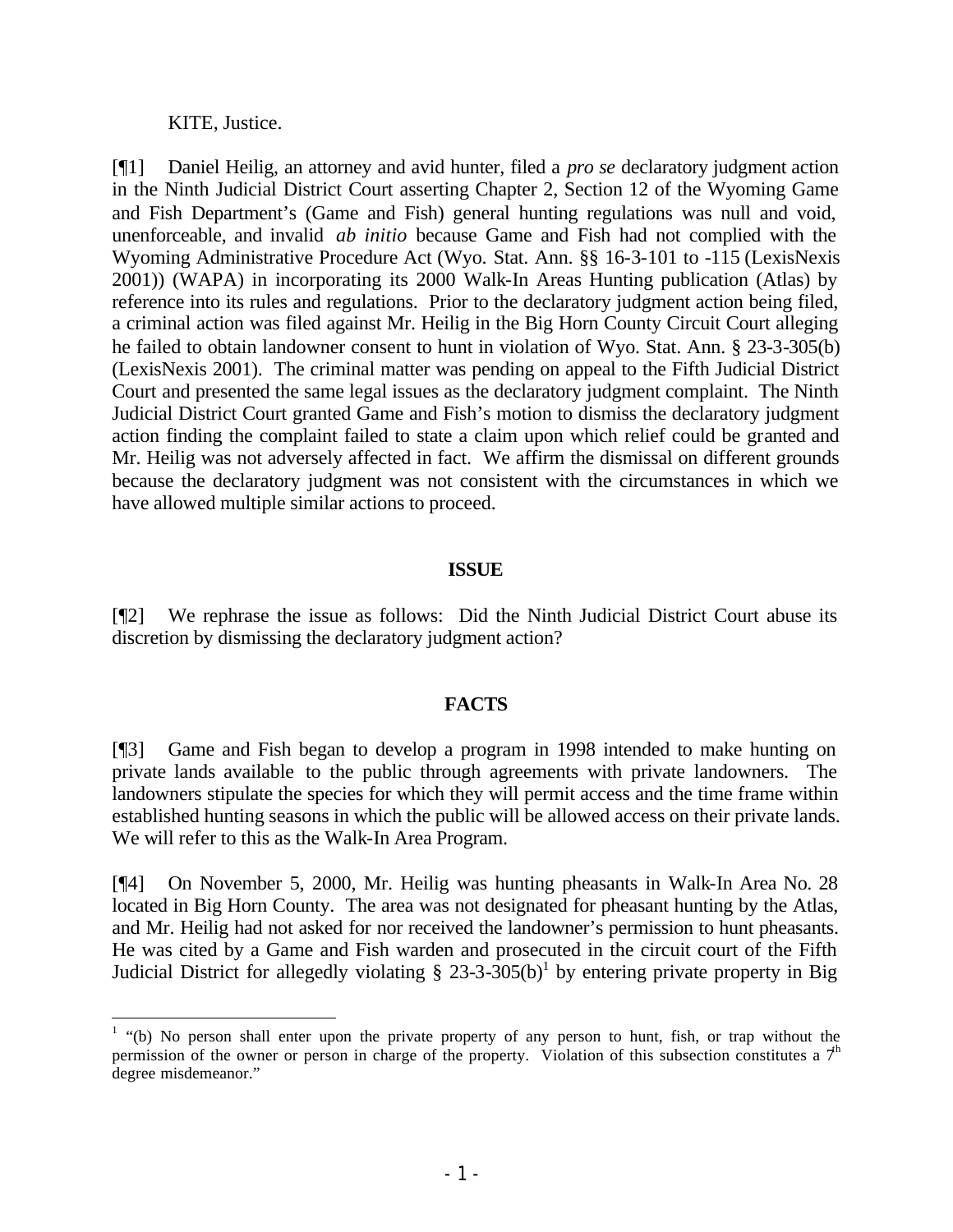Horn County to hunt without the landowner's permission–a seventh degree misdemeanor. These facts are not in dispute.

[¶5] In February of 2001, Mr. Heilig filed a motion to dismiss the criminal action contending in part that Game and Fish's rules and regulations for the Walk-In Area Program were void because they were improperly promulgated and were unconstitutional. On April 24, 2001, the circuit court denied the motion, and Mr. Heilig entered a conditional guilty plea under W.R.Cr.P.  $11(a)(2)^2$  and appealed the denial of his motion to dismiss to the Fifth Judicial District Court. On the same day, the parties filed a joint motion requesting the circuit court to certify specific questions to the Fifth Judicial District Court and identified these legal issues:

> a. Does a person hunting on private lands that are enrolled in [Game and Fish's] Walk-In Access Program who has received permission of the owner or person in charge of the property commit a trespass in violation of W.S. § 23-3-305(b) when that person hunts a species not contemplated in the contract which created the rights of the general public to hunt the private lands?

> b. Did [Game and Fish] violate W.S.  $\S$  23-1-302(a)(i) when it established the Walk-In Access Program in a manner which allowed private landowners to determine which species may be hunted on their private lands, and at what dates, irrespective of the legally promulgated seasons which were established according to the Wyoming Administrative Procedure[] Act?

> c. Has [Game and Fish] violated the requirements of the Wyoming Administrative Procedure[] Act when it allowed private landowners, in conjunction with the Walk-In Access Program, to set dates and species which could be taken on their private lands when said dates and species limitations conflicted with hunting areas not enrolled in said program?

> d. Is the Walk-In Access Program in violation of the Wyoming Administrative Procedure[] Act in that the program was not subject to the procedural requirements of the Act, yet criminal sanctions may result from violations of the provisions of the program?

<sup>2</sup> "(2) Conditional Pleas. With the approval of the court and the consent of the attorney for the state, a defendant may enter a conditional plea of guilty or *nolo contendere*, reserving in writing the right, on appeal from the judgment, to seek review of the adverse determination of any specified pretrial motion. A defendant who prevails on appeal shall be allowed to withdraw the plea."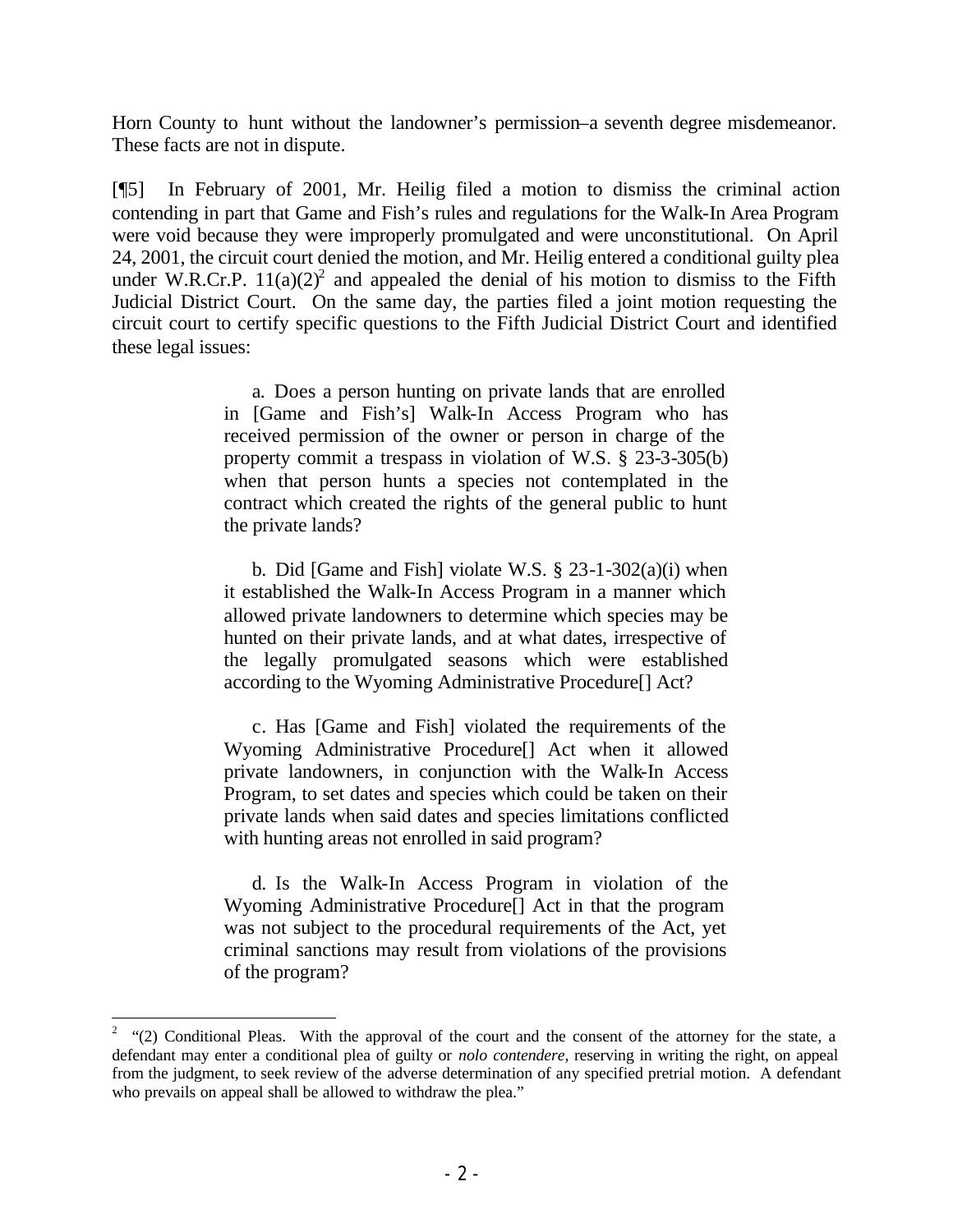e. Can a [Game and Fish] publication (Walk-In Area Atlas), which has not been subject to public notice or public comment, provide a legal basis to sustain a criminal charge of trespassing, a violation of W.S. § 23-3-305(b)?

f. Is W.S.  $\S$  23-3-305(b), as applied to [Mr. Heilig] in this case, unconstitutionally vague, and therefore void, in violation of the Due Process Clause of the 14th Amendment to the United States Constitution, and Article I of the Wyoming Constitution?

The status of the appeal to the Fifth Judicial District Court is unclear, but it appears from the designated record to be pending.

[¶6] On April 6, 2001, Mr. Heilig filed a *pro se* declaratory judgment action in the Ninth Judicial District Court setting out claims we paraphrase as follows:

**Count I–"Violations of Wyoming Administrative Procedure Act."** Game and Fish violated § 16-3-103(h) of the WAPA by incorporating "Department publications," the Atlas, by reference into its rules at Chapter 2, Section 12 which are not codes, standards, rules, or regulations and were not in existence at the time the rules (Chapter 2, Section 12) were promulgated in April of 2000. Game and Fish violated the WAPA because it failed to identify what "Department publications" it was incorporating by reference, provide a statement of the terms and substance of the proposed rule, or indicate where the publications material could be accessed.

**Count II–"Violations of Wyoming Game and Fish Statutes and Wyoming Administrative Procedure Act."** Game and Fish exceeded its authority and acted contrary to Wyo. Stat. Ann.  $\S$ § 23-1-302(a) and 23-1-303 (LexisNexis 2001) by establishing the Atlas hunting seasons and dates without conforming to the WAPA requirements.

**Count III–"Violation of Due Process Requirements of the 14th Amendment to the Constitution of the United States."** Game and Fish violated Mr. Heilig's right to due process under the Fourteenth Amendment<sup>3</sup> to the United States Constitution by prosecuting a criminal charge on the basis of Game and Fish's rules (Chapter 2, Section 12) and the Atlas which were not properly promulgated

<sup>&</sup>lt;sup>3</sup> "All persons born or naturalized in the United States and subject to the jurisdiction thereof, are citizens of the United States and of the State wherein they reside. No State shall make or enforce any law which shall abridge the privileges or immunities of citizens of the United States; nor shall any State deprive any person of life, liberty, or property, without due process of law; nor deny to any person within its jurisdiction the equal protection of the laws."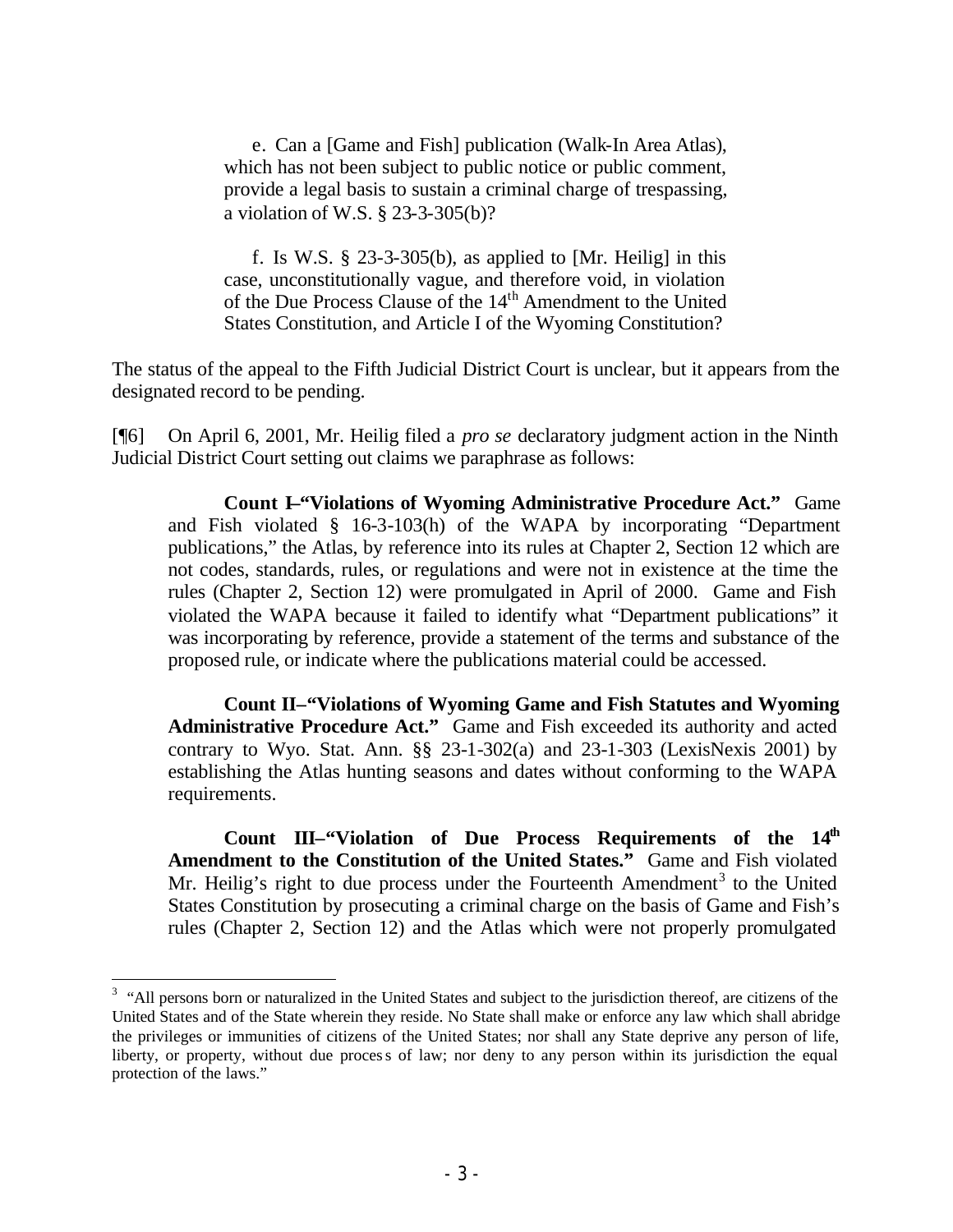under the WAPA and did not provide adequate notice of the prohibited behavior or the potential penal sanction.

**Count IV–"Violation of Due Process Requirements of Article 1, Section 6 of the Constitution of [t]he State of Wyoming."** Game and Fish violated Mr. Heilig's right to due process under Article 1, Section  $6<sup>4</sup>$  of the Wyoming Constitution by prosecuting a charge on the basis of a rule and publication which failed to provide fair and adequate warning of the prohibited conduct or penalty and were not promulgated pursuant to the WAPA procedural requirements.

[¶7] Through this action, Mr. Heilig requested the Ninth Judicial District Court: (1) declare Game and Fish's rules (Chapter 2, Section 12) and Atlas null and void, unenforceable, invalid *ab initio*, and unconstitutional; (2) issue an injunction precluding enforcement under the rules; and (3) award him attorney fees. Game and Fish filed a motion to dismiss alleging Mr. Heilig did not have standing and was endeavoring to forum shop because these issues were before the circuit court of the Fifth Judicial District. The Ninth Judicial District Court granted Game and Fish's motion holding that Mr. Heilig did not have standing to file the complaint because he was not affected in fact by the rule. This appeal followed.

## **STANDARD OF REVIEW**

[¶8] The declaratory judgment action was dismissed because the district court found Mr. Heilig lacked standing. We agree dismissal was proper but on different grounds. This court must affirm the district court's action on appeal if it is sustainable on any legal ground appearing in the record even if the legal ground or theory articulated by the district court is incorrect. *Masinter v. Markstein*, 2002 WY 64, ¶8, 45 P.3d 237, ¶8 (Wyo. 2002); *Deisch v. Jay*, 790 P.2d 1273, 1278 (Wyo. 1990); *Transamerica Commercial Finance Corporation v. Naef*, 842 P.2d 539, 541 (Wyo. 1992).

> In a *de novo* review of the threshold question of jurisdiction, "we examine the policies underlying both the Uniform Declaratory Judgments Act and the doctrine of justiciability to determine if this is a proper case for judicial action." *Reiman Corp. v. City of Cheyenne*, 838 P.2d 1182, 1185 (Wyo. 1992). The district court's decision to stay or dismiss an action due to a pending proceeding, however, is discretionary.

<sup>&</sup>lt;sup>4</sup> "No person shall be deprived of life, liberty or property without due process of law."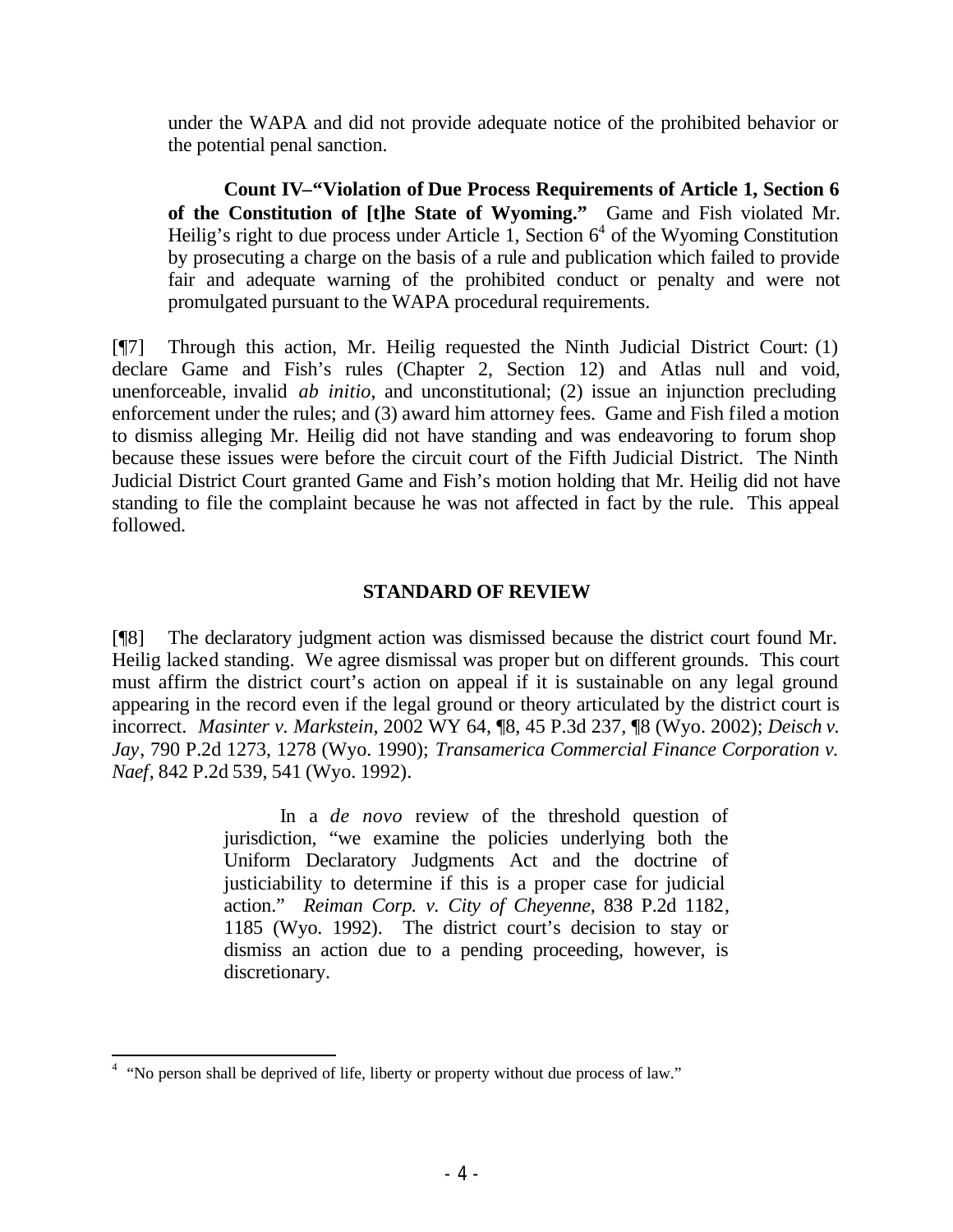*Southwestern Public Service Company v. Thunder Basin Coal Company*, 978 P.2d 1138, 1141 (Wyo. 1999). In determining whether there has been an abuse of discretion, we must decide the ultimate issue of whether the court could have reasonably concluded as it did in the situation before it. *Capshaw v. Schieck*, 2002 WY 54, ¶13, 44 P.3d 47, ¶13 (Wyo. 2002); *Vaughn v. State,* 962 P.2d 149, 151 (Wyo. 1998). However,

> "'[t]he trial court's exercise of this discretion is subject to searching appellate review and is not given the same deference as is the trial court's exercise of discretion in other contexts. Independent review is justified because the exercise of the trial court's discretion in granting or denying declaratory relief is not dependent upon factors which are difficult for an appellate tribunal to review, such as, for example, factual determinations of credibility.'" *Gaiser v. Village of Skokie*, 271 Ill.App.3d 85, 207 Ill.Dec. 749, 648 N.E.2d 205, 210 (1995) (quoting *Chicago & Eastern Illinois Railroad Company v. Reserve Insurance Co.*, 99 Ill.App.3d 433, 54 Ill.Dec. 564, 425 N.E.2d 429, 432 (1981)).

*Southwestern Public Service Company*, 978 P.2d at 1142.

### **DISCUSSION**

[¶9] "Standing is a legal concept designed to determine whether a party is sufficiently affected to insure that the court is presented with a justiciable controversy." *Jolley v. State Loan and Investment Board*, 2002 WY 7, ¶6, 38 P.3d 1073, ¶6 (Wyo. 2002). We hold Mr. Heilig was affected in fact by Game and Fish's rules (Chapter 2, Section 12) because he held a hunting license, contributed to the Access Yes Program that helped fund the Walk-In Area Program, and was criminally cited on a designated Walk-In Area for hunting an unauthorized species under the program rules. Game and Fish argues the provisions of Chapter 2, Section 12 were procedural and not substantive and, therefore, Mr. Heilig could not be affected in fact by their application. We cannot abide this argument when the rules set out the allowed species, time, and location of hunting through the Walk-In Area Program. These directives are clearly substantive in nature, and Mr. Heilig had standing to file the declaratory judgment action. However, this determination does not resolve the question of whether the Ninth Judicial District Court properly dismissed the declaratory judgment action.

[¶10] "Wyoming has long held that a declaratory judgment action should only be maintained where it would serve a useful purpose." *Morris v. Farmers Insurance Exchange,*  771 P.2d 1206, 1212 (Wyo. 1989); *Beatty v. Chicago, B. & Q. R. Co.*, 49 Wyo. 22, 52 P.2d 404, 408 (1935); *Holly Sugar Corporation v. Fritzler*, 42 Wyo. 446, 296 P. 206, 210 (1931); John C. Karjanis, Note, *Basic Misconceptions of the Declaratory Judgment Law*, 12 Wyo. L.J. 66, 71 (1957). In the context of insurance and coverage claims, we clarified the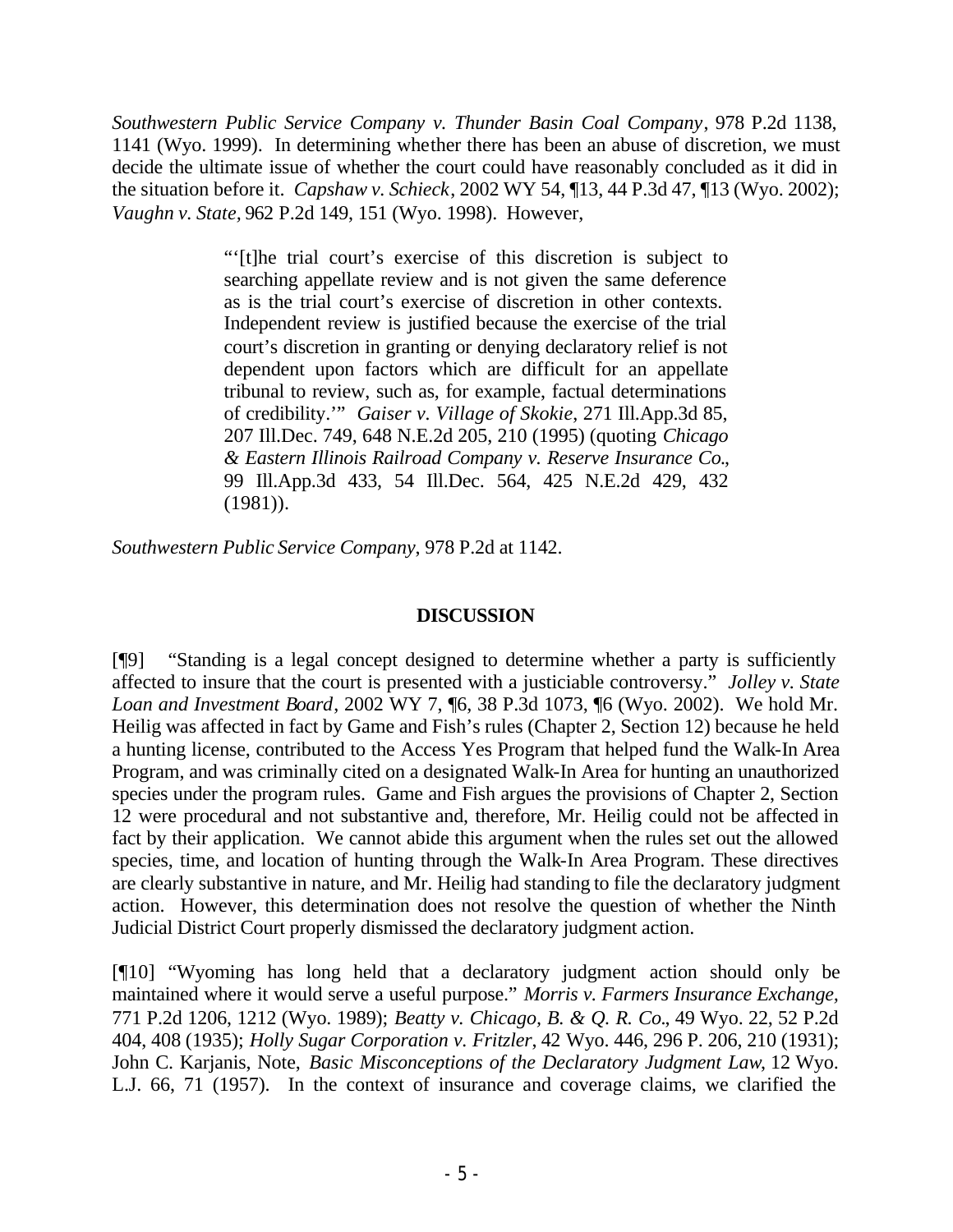circumstances under which a declaratory judgment action should be dismissed when another similar proceeding is pending:

> "1. The declaratory judgment action was . . . intended to be used to force the [other party] to have a 'dress rehearsal' of an issue to be tried in the main case

> "2. The holding in the declaratory judgment action might inappropriately collaterally estop the parties to the main action as to certain factual issues

> "3. Such a proceeding would unduly burden the [opposing party] and improperly allow. . . control of the litigation [to be wrested] from the [initiator of the original action]

> "4. Such a declaratory judgment would violate the principle of judicial economy

> "5. Such an action would constitute an unwarranted interference with another court's proceedings[.]"

*Morris,* 771 P.2d at 1211 (quoting Allan D. Windt, Insurance Claims and Disputes § 8.04 at 326 (1982) (footnotes omitted));<sup>5</sup> *see also National Chiropractic Mutual Insurance Company v. Doe*, 23 F. Supp. 2d 1109, 1122 (D. Alaska 1998). Although tandem proceedings are more often seen in the insurance arena, in *Southwestern Public Service Company*, 978 P.2d at 1145, this court specifically declined to limit the application of the *Morris* test "to intrastate actions between an insured and its insurer."

[¶11] When the certified questions from the criminal case and the counts of the declaratory judgment action are compared, it is obvious both actions raise the same issues. Applying the *Morris* factors, we can find no other purpose for the declaratory judgment action than as a "dress rehearsal" for the criminal case or to obtain a final judgment from a different forum which would bind the first court. A final judgment in the declaratory judgment action would at least arguably collaterally estop the parties in the main action from litigating the same issues. Further, the declaratory judgment action would take control of the proceedings from the prosecution in the Big Horn County criminal case because neither the prosecutor nor Big Horn County was a party to the Ninth Judicial District declaratory judgment action. Further, asking two district courts to address the same issues violates the principles of judicial economy and results in an unwarranted interference by the Ninth Judicial District Court in

<sup>&</sup>lt;sup>5</sup> The sixth consideration of the original *Morris* test is not set out because it is tailored solely to the circumstances of an insurance forum.